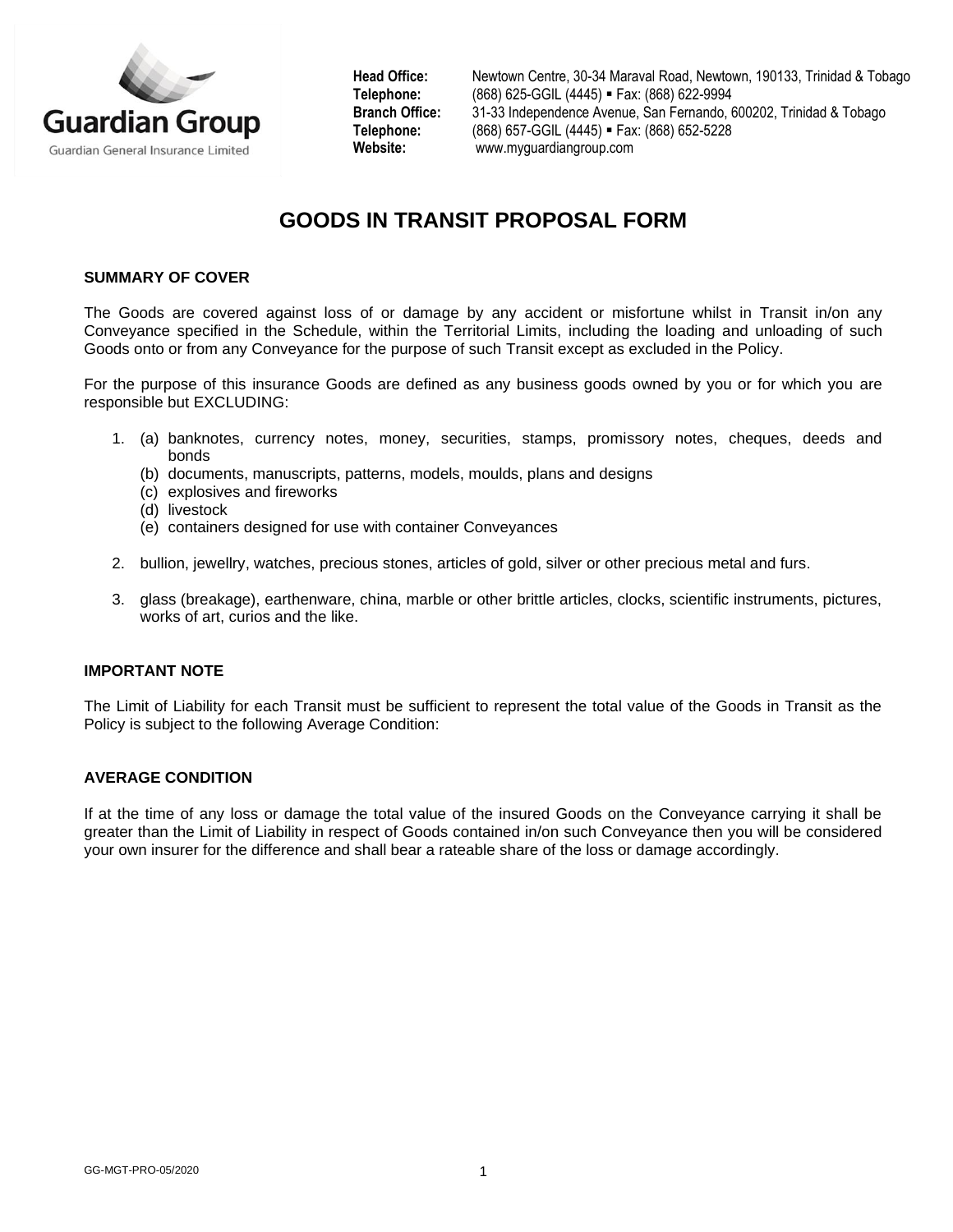# **EACH OF THESE QUESTIONS MUST BE ANSWERED COMPLETELY**

| <b>PLEASE</b><br><b>USE</b><br><b>BLOCK</b> |                                                                                                                                                                                    |                                                                                                 |                                                            |  |  |                       |                                    |  |  |  |
|---------------------------------------------|------------------------------------------------------------------------------------------------------------------------------------------------------------------------------------|-------------------------------------------------------------------------------------------------|------------------------------------------------------------|--|--|-----------------------|------------------------------------|--|--|--|
|                                             |                                                                                                                                                                                    | Date of Birth (individual) ________________                                                     | Marital Status (individual)<br>Marital Status (individual) |  |  |                       |                                    |  |  |  |
|                                             | <b>LETTERS</b>                                                                                                                                                                     |                                                                                                 | mm/dd/yy                                                   |  |  |                       |                                    |  |  |  |
|                                             |                                                                                                                                                                                    |                                                                                                 |                                                            |  |  |                       |                                    |  |  |  |
|                                             |                                                                                                                                                                                    |                                                                                                 |                                                            |  |  |                       |                                    |  |  |  |
|                                             |                                                                                                                                                                                    |                                                                                                 |                                                            |  |  |                       |                                    |  |  |  |
|                                             |                                                                                                                                                                                    |                                                                                                 |                                                            |  |  |                       |                                    |  |  |  |
|                                             |                                                                                                                                                                                    | Telephone Nos. Home _________________                                                           |                                                            |  |  |                       |                                    |  |  |  |
| 1.                                          |                                                                                                                                                                                    | Do you have any policies in force with us?                                                      |                                                            |  |  | YES O                 | NO □                               |  |  |  |
|                                             |                                                                                                                                                                                    | If 'YES', please give details                                                                   |                                                            |  |  |                       |                                    |  |  |  |
|                                             |                                                                                                                                                                                    |                                                                                                 |                                                            |  |  |                       |                                    |  |  |  |
| 2.                                          | How long have you been established in the Business                                                                                                                                 |                                                                                                 |                                                            |  |  |                       |                                    |  |  |  |
|                                             | $(b)$ elsewhere? $\qquad \qquad$                                                                                                                                                   |                                                                                                 |                                                            |  |  |                       |                                    |  |  |  |
| 3.                                          | Have you or any senior person in the Business been convicted of arson or any offence<br>involving dishonesty (for example - fraud, theft, or handling stolen Goods)?<br>YES O NO O |                                                                                                 |                                                            |  |  |                       |                                    |  |  |  |
|                                             | If 'YES', please give details                                                                                                                                                      |                                                                                                 |                                                            |  |  |                       |                                    |  |  |  |
|                                             |                                                                                                                                                                                    | 4. Have you or anyone with a financial interest in the goods to be insured ever had an insurer: |                                                            |  |  |                       |                                    |  |  |  |
|                                             |                                                                                                                                                                                    | (a) decline your proposal?                                                                      |                                                            |  |  | YES O                 | NO <sub>II</sub>                   |  |  |  |
|                                             |                                                                                                                                                                                    | (b) increase your premium?                                                                      |                                                            |  |  | YES <sub>D</sub>      | NO <sub>II</sub>                   |  |  |  |
|                                             |                                                                                                                                                                                    | (c) increase your excess?<br>(d) refuse to renew your policy?                                   |                                                            |  |  | YES <b>D</b><br>YES O | NO <sub>0</sub><br>NO <sub>0</sub> |  |  |  |
|                                             |                                                                                                                                                                                    | (e) cancel your policy?                                                                         |                                                            |  |  | YES <b>D</b>          | NO <sub>0</sub>                    |  |  |  |
|                                             | If 'YES' to any of these, please state the reasons together with the name(s) of insurer(s)                                                                                         |                                                                                                 |                                                            |  |  |                       |                                    |  |  |  |
|                                             |                                                                                                                                                                                    |                                                                                                 |                                                            |  |  |                       |                                    |  |  |  |
| 5.                                          |                                                                                                                                                                                    | Period of Insurance                                                                             |                                                            |  |  |                       |                                    |  |  |  |
|                                             |                                                                                                                                                                                    |                                                                                                 |                                                            |  |  |                       |                                    |  |  |  |
| 6.                                          |                                                                                                                                                                                    |                                                                                                 |                                                            |  |  |                       |                                    |  |  |  |
|                                             |                                                                                                                                                                                    |                                                                                                 |                                                            |  |  |                       |                                    |  |  |  |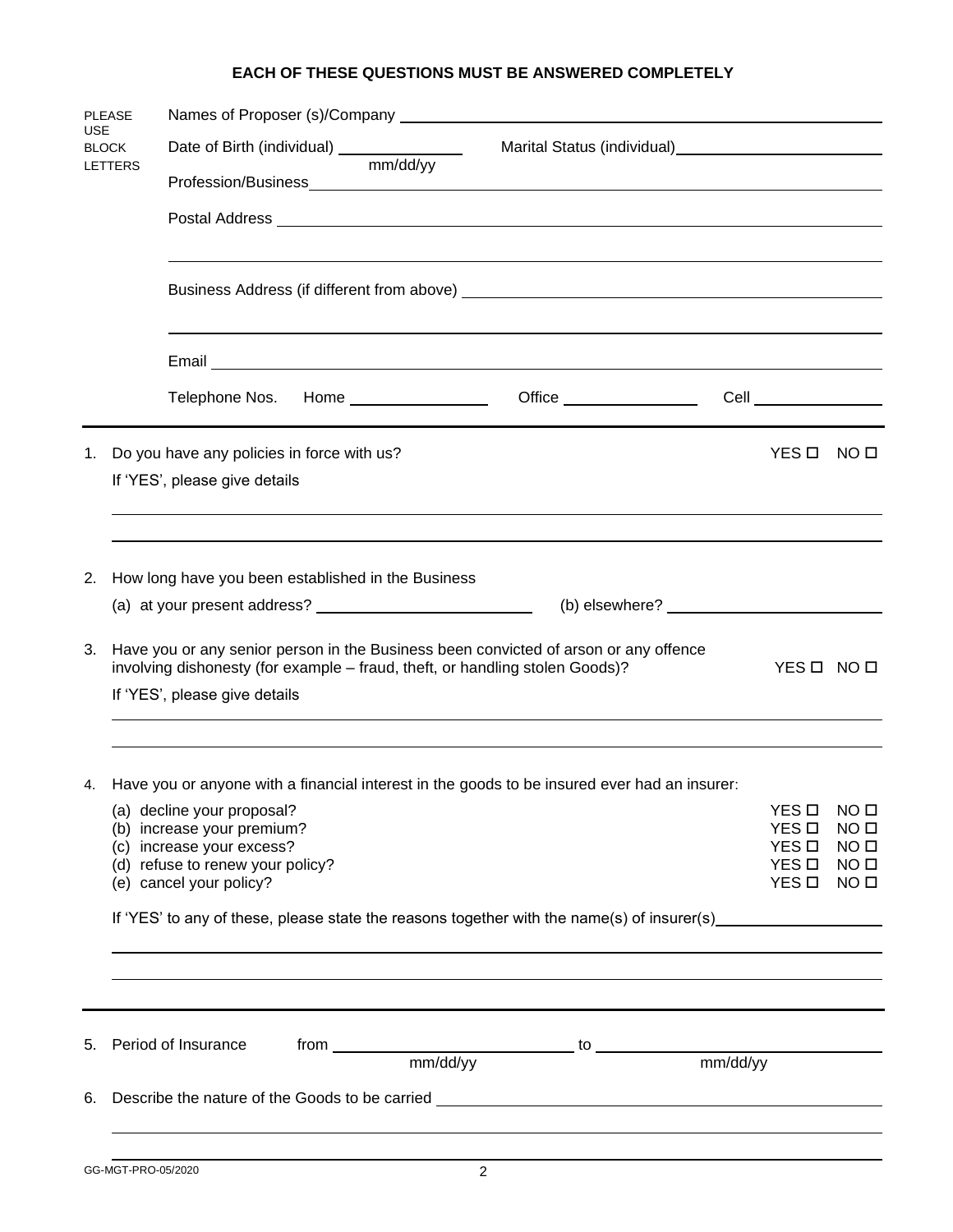- 7. Please indicate the following:
	- (a) The Estimated Annual Value of Goods Carried  $\text{S}$
	- (b) Maximum Value of Goods carried in any one vehicle  $$$

8. Will you carry any of the following?

|                                      |            |     | <b>Maximum Value any one</b>  |                |
|--------------------------------------|------------|-----|-------------------------------|----------------|
|                                      |            |     | <b>Estimated Annual Value</b> | <b>Vehicle</b> |
| (a) alcoholic beverages              | <b>YES</b> | NO. | \$                            | \$             |
| (b) tobacco                          | <b>YES</b> | NO. | \$                            | \$             |
| (c) computer/electronic<br>equipment | YES        | NO. | \$                            | \$             |
| (d) cellphones                       | <b>YES</b> | ΝO  | \$                            | \$             |

If 'YES' to any of the questions (a) to (d) please state against each, the amount in respect of the Estimated Annual Value and the Maximum Value in any one vehicle.

| 9. Do you carry goods in open-sided vehicles?            | YES □ | NO <sub>II</sub> |
|----------------------------------------------------------|-------|------------------|
| 10. Do you carry goods for others?                       | YES O | NO <sub>0</sub>  |
| If 'YES', please give details                            |       |                  |
| 11. Would the Conveyance be loaded with goods overnight? | YES O | NO O             |
| If 'YES', would the conveyance be located at:            |       |                  |
| (a) your Business Premises                               | YES O | NO O             |
| If 'NO', please give details of location/s               |       |                  |

12. Have you sustained any loss or damage in the last three (3) years? YES D NO D

If 'YES', please give details

| Year | Goods | <b>Cause of Loss/Damage</b> | <b>Amount of</b><br>Loss/Claim |
|------|-------|-----------------------------|--------------------------------|
|      |       |                             |                                |
|      |       |                             |                                |
|      |       |                             |                                |
|      |       |                             |                                |
|      |       |                             |                                |